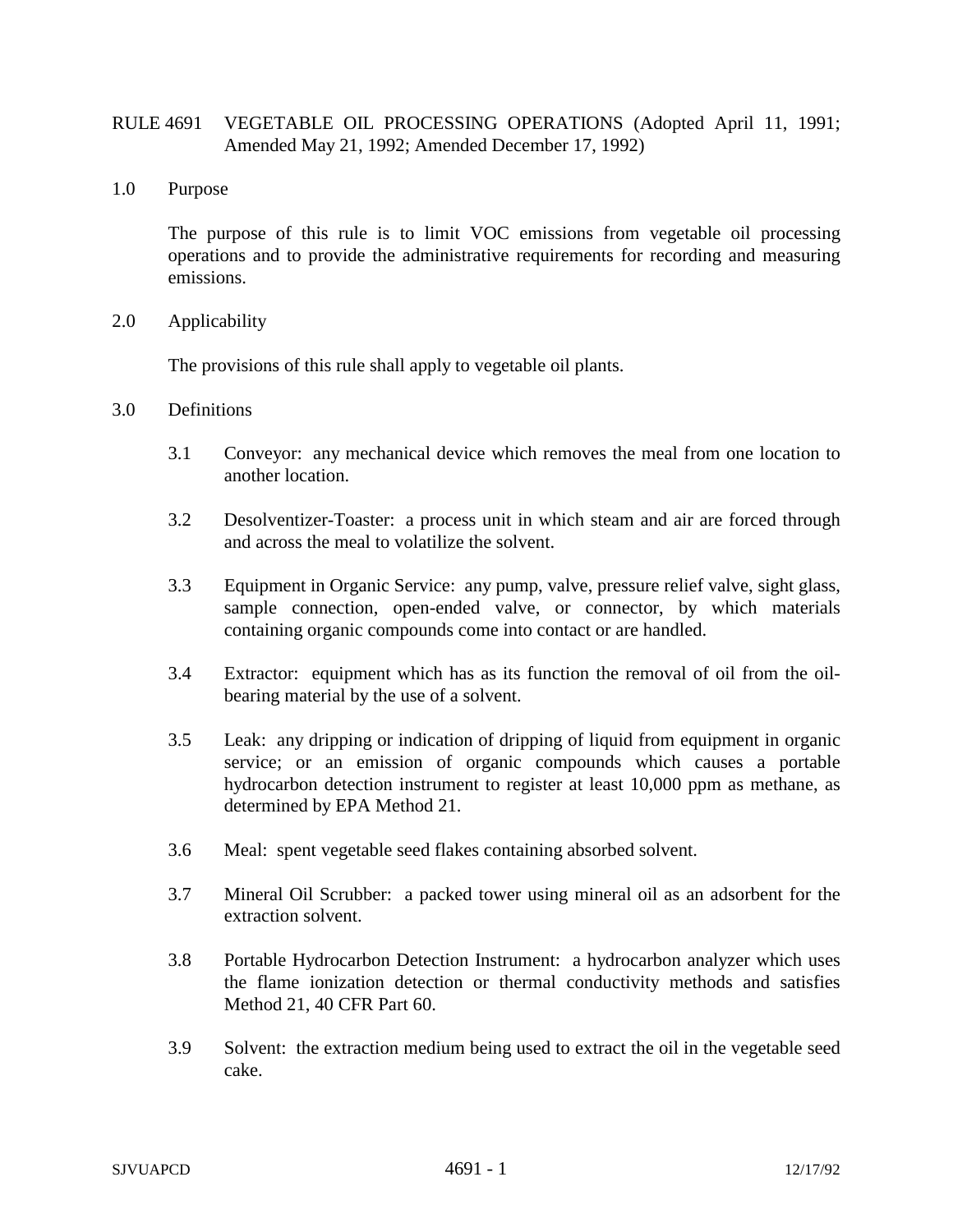- 3.10 Solvent Extraction: removal of vegetable oil from the seed or bean using a solvent in a contact system.
- 3.11 Tumbler or Cooler: a device which reduces the temperature or moisture from the meal.
- 3.12 Vegetable Oil Plant: any facility engaged in the extraction or refining of vegetable oil.
- 4.0 Exemptions

For existing facilities, if an incineration device is added or modified for the sole purpose of complying with the requirements of this rule, such a device shall be exempt from the Best Available Control Technology and the Offset requirements of Rule 2201 (New and Modified Stationary Source Review Rule).

- 5.0 Requirements
	- 5.1 Extractor, Desolventizer-Toaster:

A person shall not operate any extractor or desolventizer-toaster that emits more than 15 pounds of VOCs per day, (excluding the meal discharge) unless such emissions are controlled by one (1) of the following:

- 5.1.1 A condenser and mineral oil scrubber with a combined capture and control efficiency of at least 90 percent by weight; or
- 5.1.2 An emission control device, with a combined capture and control efficiency of at least 90 percent by weight, confirmed by source testing. Control device shall be under District permit.
- 5.2 Desolventizer-toaster conveyor, cooler or tumbler: A person shall not operate a vegetable oil plant unless the desolventizer-toaster discharge conveyor prior to the cooler or tumbler is vented to a mineral oil scrubber having a combined capture and control efficiency of at least 90 percent by weight.
- 5.3 Equipment in organic service: The owner or operator of a vegetable oil extraction plant shall inspect at least once a month all equipment in organic service for any indication of any leak of VOCs. Monthly inspections shall be carried out in accordance with EPA Method 21. If the detected leakage level exceeds 10,000 ppm (expressed as methane), or if leaks are visible, the leaking equipment shall be repaired within ten (10) days.
- 5.4 A owner or operator shall not use any equipment in organic service at a vegetable oil plant unless such equipment does not leak.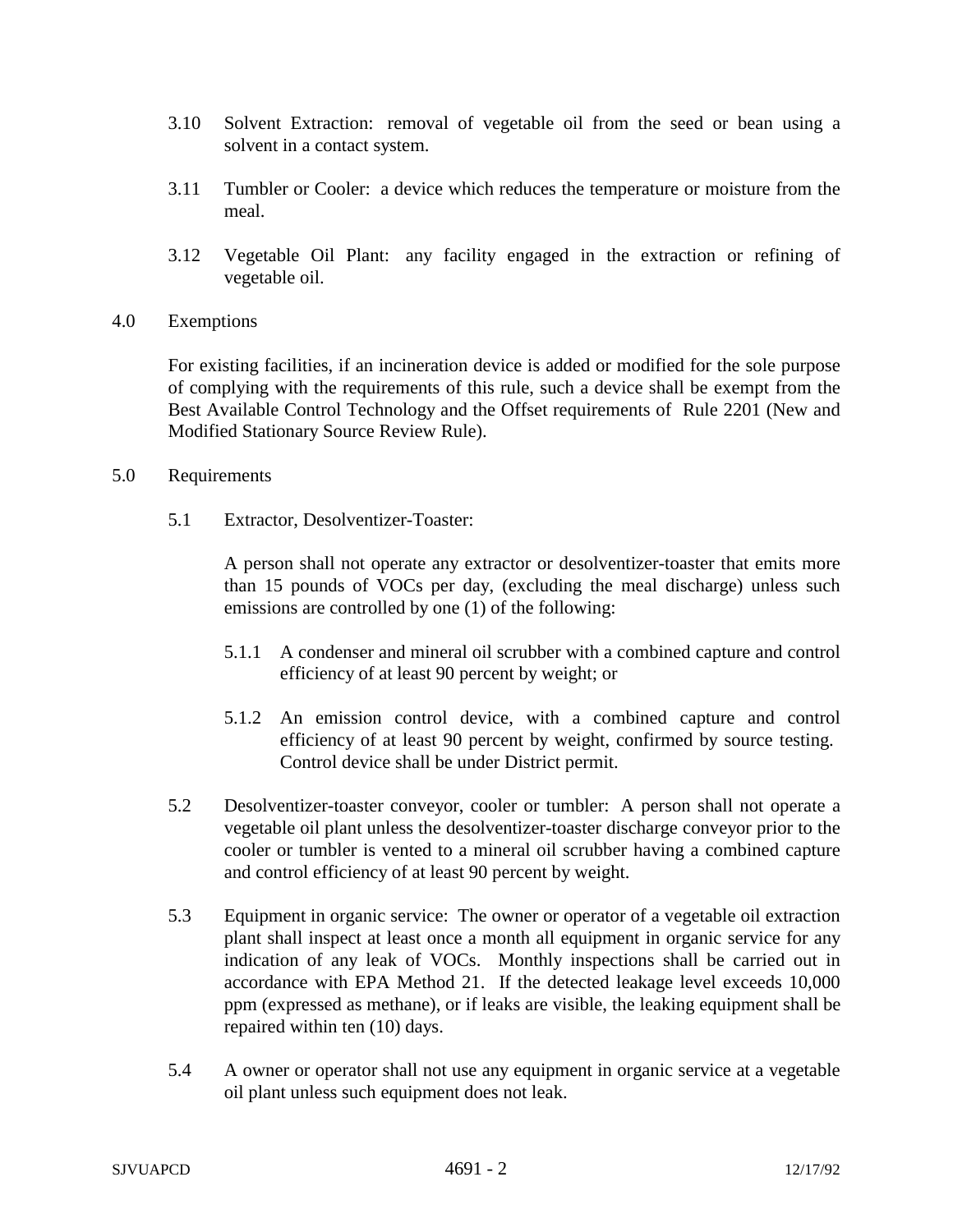5.5 Emissions from leaks in equipment in organic service which have been tagged by the owner or operator for repair in accordance with the requirements of Section 6.1 or which have been repaired and are waiting reinspection pursuant to Section 6.1 shall not constitute a violation of Section 5.4.

## 6.0 Administrative Requirements

6.1 Recordkeeping:

Records shall be maintained for two (2) years and be made available to the APCO upon request.

- 6.1.1 The owner or operator of a vegetable oil plant shall maintain records such that daily solvent consumption can be determined.
- 6.1.2 A readily visible identification, in the form of a weatherproof tag, shall be attached to any equipment in organic service with is leaking. The identification tag may be removed upon repair.
- 6.1.3 The owner or operator of a vegetable oil plant shall maintain an inspection log containing, at a minimum, the following:
	- 6.1.3.1 name, location, type of components, and description of any equipment in organic service where leaking components are found.
	- 6.1.3.2 date of leak detection, emission level (ppm) of leak, and method of detection.
	- 6.1.3.3 date and emission level of recheck after leak is repaired.
- 6.2 Test Methods:
	- 6.2.1 Leak detection shall be performed with a portable hydrocarbon detection instrument in accordance with EPA Method 21.
	- 6.2.2 Analysis of samples: Samples of VOC as specified in this rule shall be analyzed by ASTM Method E-168-67, E-169-87, or E-260-85 as applicable and analysis of halogenated exempt compounds shall be analyzed by ARB Method 432.
	- 6.2.3 Determination of emissions: Emissions of VOC shall be measured by EPA Method 25, 25a, or 25b, as applicable, and analysis of halogenated exempt compounds shall be analyzed by ARB Method 422.